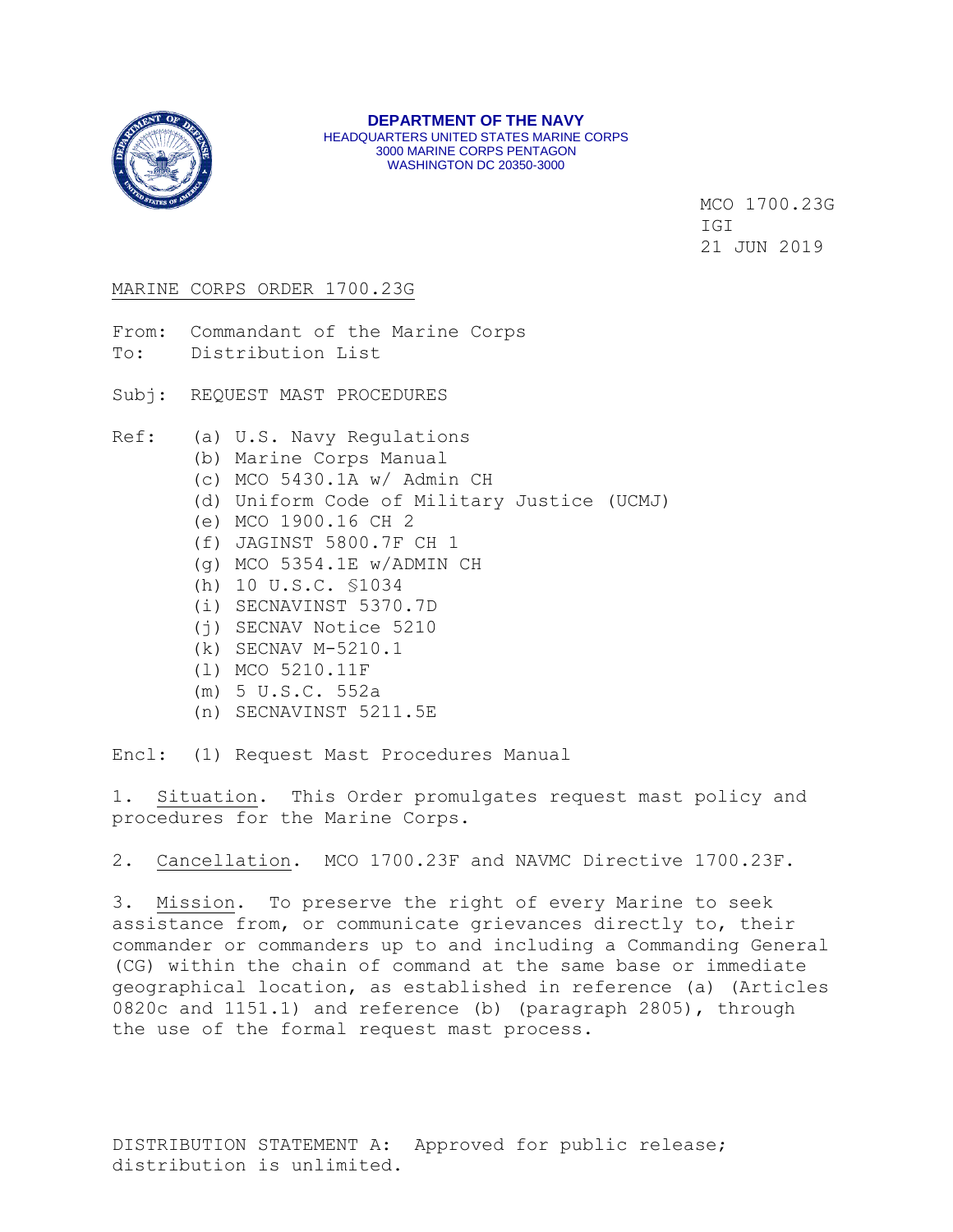### 4. Execution

# a. Commander's Intent and Concept of Operations

 (1) Commander's Intent. This Order promulgates policy and procedures for the commander's request mast program. All commanders down to the lowest administrative level shall institute a request mast program that conforms to this Order. All personnel shall be informed of the contents of this Order upon publication.

 (2) Concept of Operations. Request mast applications must be submitted in writing using guidance contained in enclosure (1) via the chain of command to the commander with whom the Marine is requesting an audience.

# b. Subordinate Element Missions

 (1) Commanding General, Marine Corps Combat Development Command (CG MCCDC). Develop or revise, as appropriate, any instructional courses and materials that pertain to the request mast program.

(2) Commanders

 (a) Institute and maintain a commander's request mast program.

 (b) Ensure that all personnel are familiar with request mast policy and procedures contained in this Order.

 (c) Offer to process and resolve a Marine's request mast without delay. There should be no more than one working day delay from when the request is presented to when the Marine has an audience with the commander. This applies at each level of the command.

 (d) Provide Marines the opportunity to request mast in person unless extraordinary circumstances preclude such an appearance.

 (e) Establish, monitor, and document follow-up procedures to ensure that each request mast is processed in a timely manner, that the disposition is being executed, and that no adverse or prejudicial action is taken against a Marine as a result of exercising the right to request mast.

2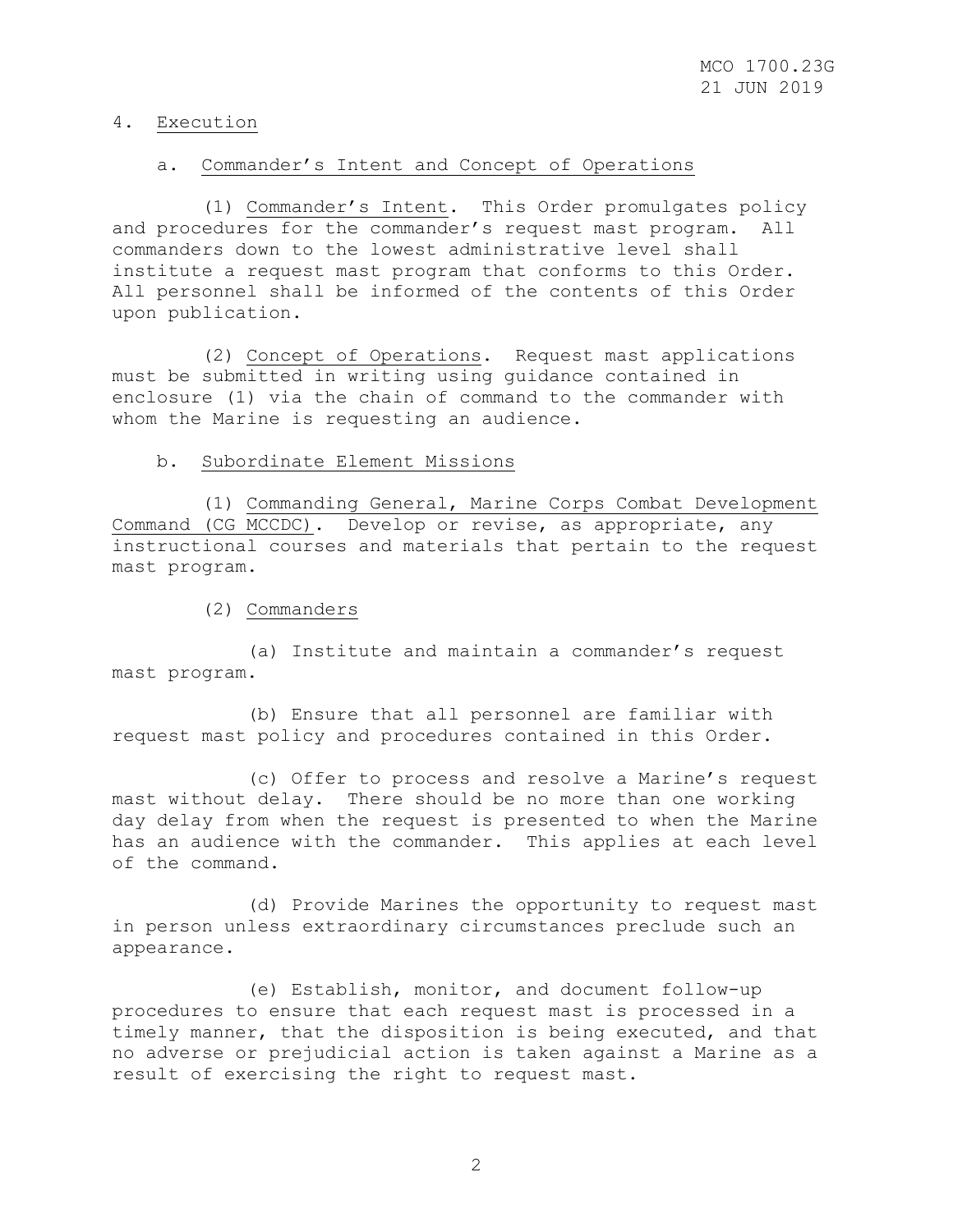MCO 1700.23G 21 JUN 2019

 (f) When matters cannot or should not be resolved using the request mast program due to other appropriate forms of redress, explain to the Marine why action will not be taken to attempt to resolve the grievance and advise the marine as to the proper avenue of redress, if there is one. The commander shall annotate that the request mast was denied in Part II, Section 9 (if the commander is the audience sought or agreed to by the Marine) and state the reason explained to the Marine for the denial in Part III, Section 10 of NAVMC Form 11296, "Marine Corps Request Mast Application."

 (g) When matters are beyond a commander's authority to resolve, the commander shall forward the request mast to the next higher commander for consideration and appropriate action.

 (h) Exercise appropriate disciplinary or administrative action if a Marine commits or attempts to commit interference or reprisal against any Marine exercising his or her right to request mast. Subsequent to the final disposition, ensure the Marine submitting the request mast is briefed on his or her rights associated with retaliation.

 (i) Administratively support Marines in the production and submission of the NAVMC 11296.

# (3) Inspector General of the Marine Corps (IGMC)

 (a) Conduct requests mast on behalf of the Commandant of the Marine Corps (CMC) while conducting formal inspections, as provided in reference (c), or at other times as appropriate.

 (b) As part of the Independent Command Inspection Program and Comprehensive Command Inspection Program, and in accordance with reference (c), the IGMC shall inspect and review request mast programs.

 (c) Publish and maintain the currency of this Order with applicable laws and policy.

# c. Coordinating Instructions

 (1) This Order describes the process and procedural aspects of the request mast program and is the single request mast directive for the Marine Corps. Command request mast orders are no longer required to be produced or published.

3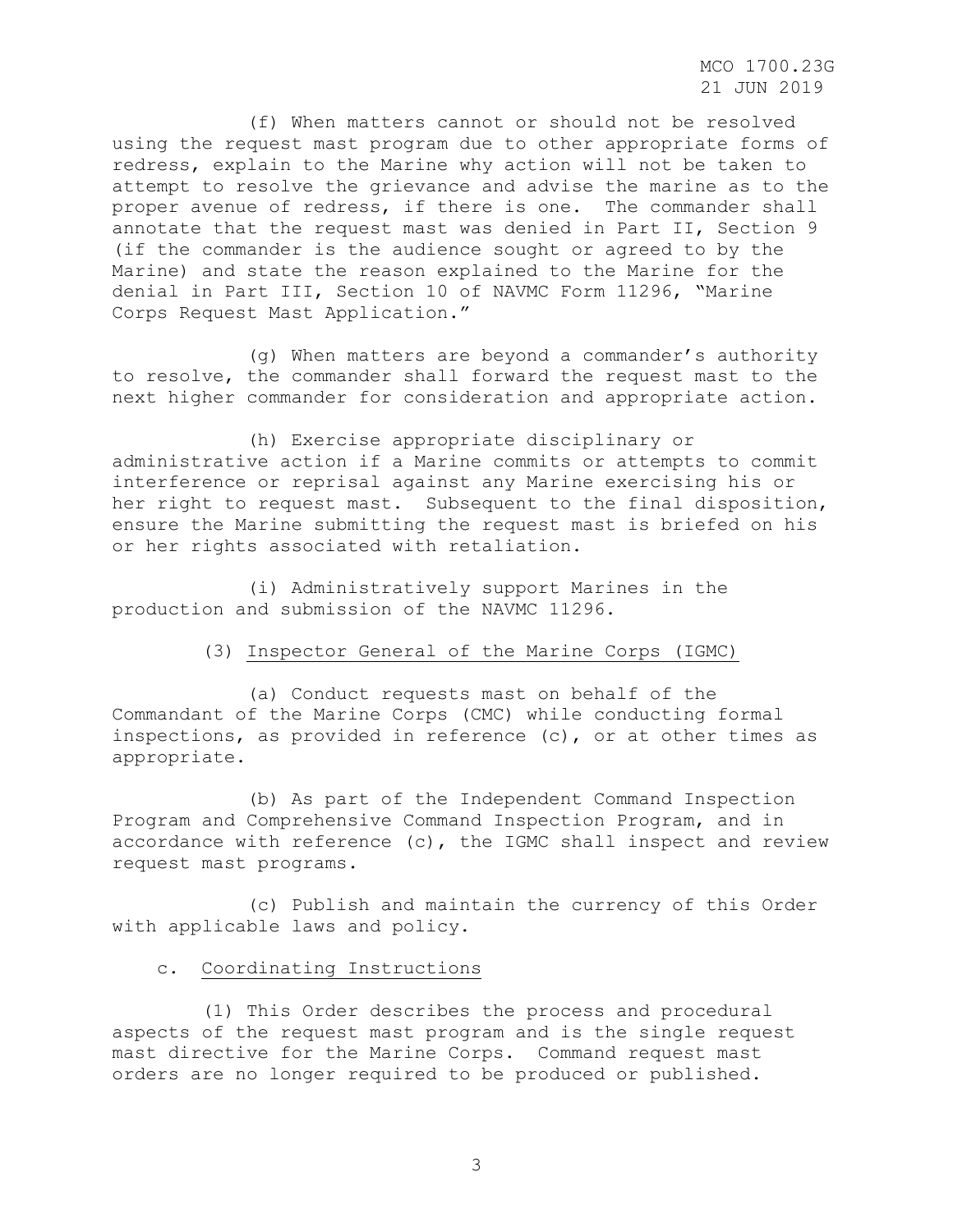MCO 1700.23G 21 JUN 2019

 (2) This Order is not intended to, and does not, create any right or benefit, substantive or procedural, enforceable at law or in equity by any party against the United States, its departments, agencies, or entities, its officers, employees, or agents, or any other person.

### 5. Administration and Logistics

### a. Records Management

 (1) Records created as a result of this Order shall be managed according to National Archives and Records Administration (NARA)-approved dispositions per references (j) and (k) to ensure proper maintenance, use, accessibility and preservation, regardless of format or medium. Refer to reference (l) for Marine Corps records management policy and procedures.

 (2) Request mast records shall be properly safeguarded and maintained separately from service records.

 (3) The command shall manage request mast records in accordance with record schedule 1000-34. Records schedules may be located at:

**[https://portal.secnav.navy.mil/orgs/DUSNM/DONAA/DRM/Records-and-Information-](https://portal.secnav.navy.mil/orgs/DUSNM/DONAA/DRM/Records-and-Information-Management/Approved%20Record%20Schedules/Forms/AllItems.aspx)[Management/Approved%20Record%20Schedules/Forms/AllItems.aspx](https://portal.secnav.navy.mil/orgs/DUSNM/DONAA/DRM/Records-and-Information-Management/Approved%20Record%20Schedules/Forms/AllItems.aspx)**.

 b. Privacy Act. Any misuse or unauthorized disclosure of Personally Identifiable Information (PII) may result in both civil and criminal penalties. The Department of the Navy (DON) recognizes that the privacy of an individual is a personal and fundamental right that shall be respected and protected. The DON's need to collect, use, maintain, or disseminate PII about individuals for purposes of discharging its statutory responsibilities shall be balanced against the individuals' right to be protected against unwarranted invasion of privacy. All collection, use, maintenance, or dissemination of PII shall be in accordance with the Privacy Act of 1974, as amended (reference (m)) and implemented per reference (n).

 c. Forms Management. NAVMC 11296 may be located on Naval Forms Online at: [https://forms.documentservices.dla.mil/order/.](https://forms.documentservices.dla.mil/order/)

 d. Functional Area Checklist. The request mast functional area checklist can be referenced at: [https://www.hqmc.marines.mil/igmc/Resources/Functional-Area-](https://www.hqmc.marines.mil/igmc/Resources/Functional-Area-Checklists/)[Checklists/.](https://www.hqmc.marines.mil/igmc/Resources/Functional-Area-Checklists/)

4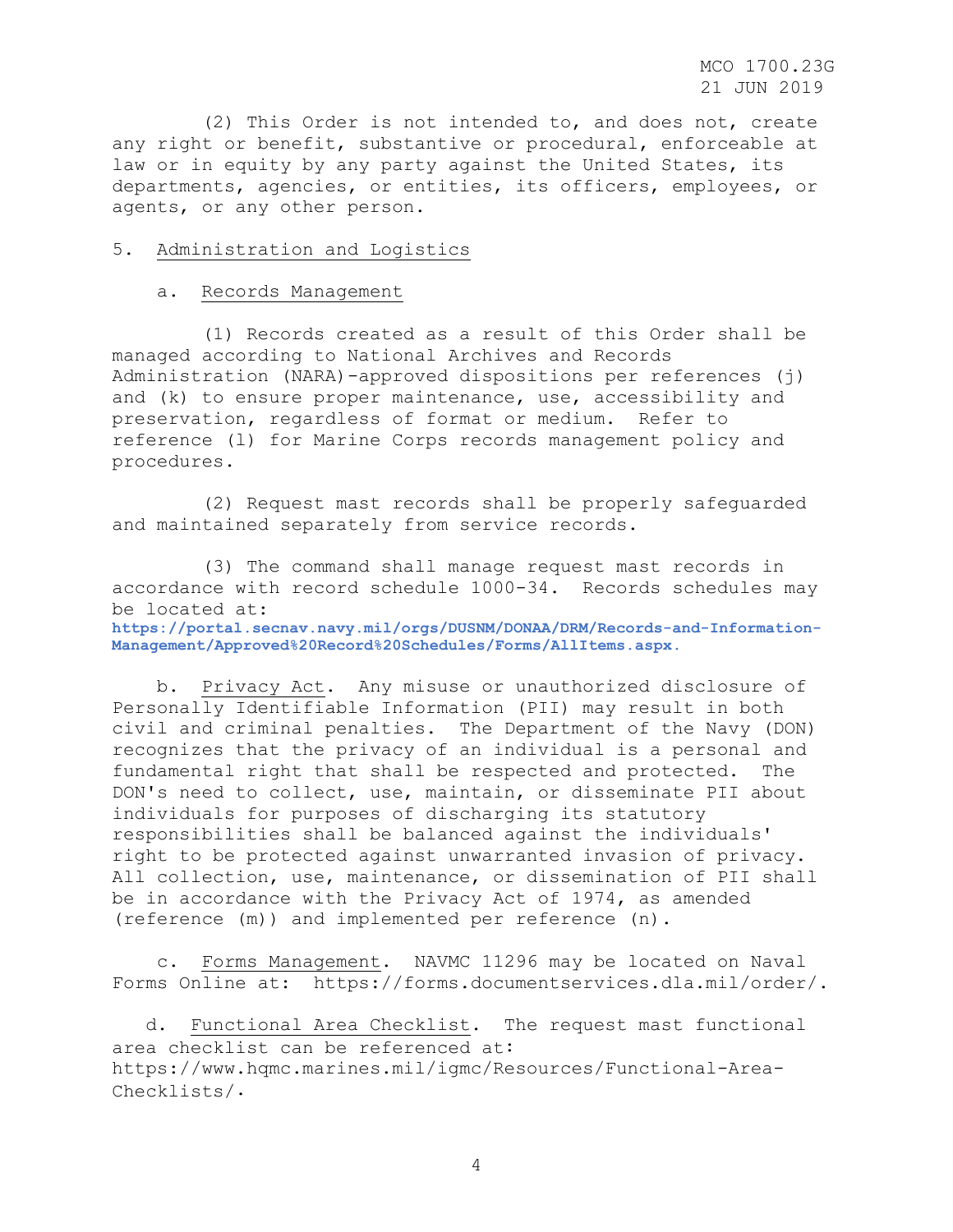6. Command and Signal

 a. Command. This order is applicable to the Marine Corps Total Force.

b. Signal. This order is effective the date signed.

 $\lambda$ ua M. G. DANA

Director, Marine Corps Staff

DISTRIBUTION: PCN 10202320200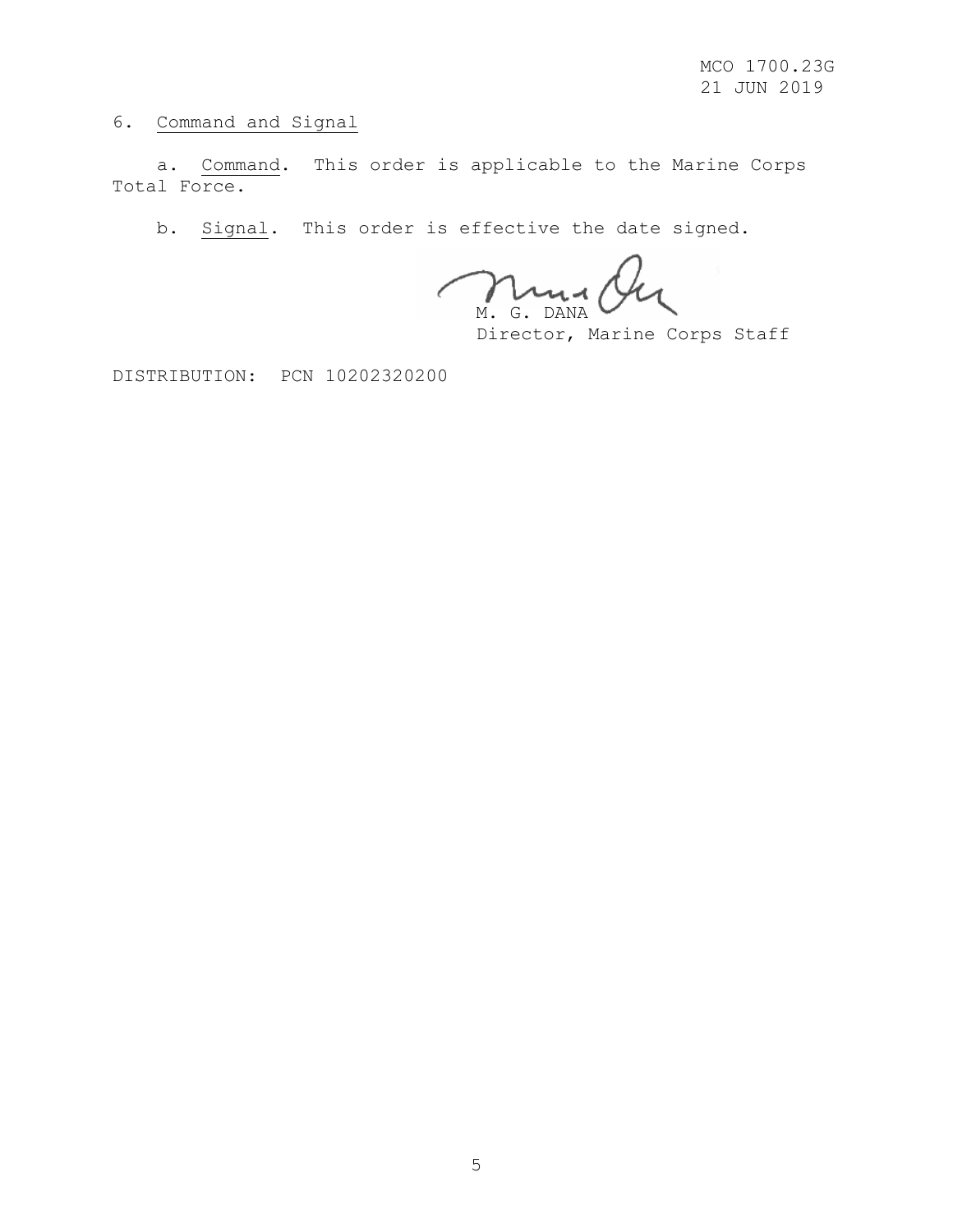# **TABLE OF CONTENTS**

| <b>CHAPTER</b>       |                                                                                                            |  |  |
|----------------------|------------------------------------------------------------------------------------------------------------|--|--|
| $1$ .<br>$2$ .<br>3. | Procedural Guidance2-1<br>Procedures for Request Mast with the<br>Marine's Immediate Commanding General3-1 |  |  |
| <b>APPEN</b>         | TTTT.F                                                                                                     |  |  |
| Α.                   | Request Mast with the Inspector                                                                            |  |  |

| $\mathbf{\mathsf{A}}$ . | Request mast with the Inspector |  |
|-------------------------|---------------------------------|--|
|                         | General of the Marine CorpsA-1  |  |
| $B$ .                   | Definitions B-1                 |  |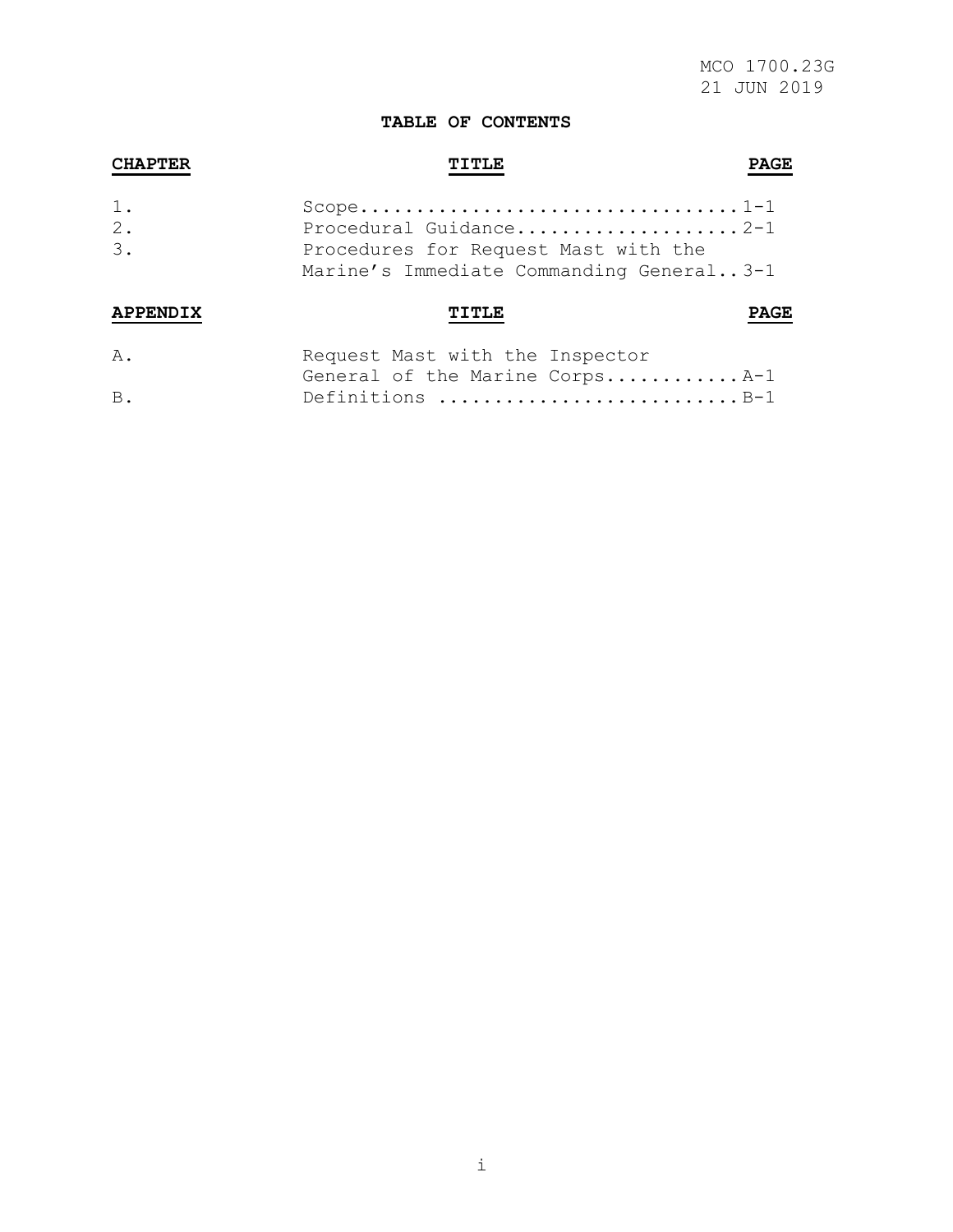### Chapter 1

#### Scope

1. This Order contains instructions for executing the commander's request mast program and procedures for processing request mast applications. Only those procedural exceptions provided for in this Order are authorized. Any individual who impedes adherence to these procedures may be subject to disciplinary action, including the Marine requesting mast.

2. Request mast is the primary way for a Marine to formally seek assistance from, or communicate a grievance to, his or her commander. Although a Marine's request mast may not be resolved to his or her satisfaction, the Marine shall be afforded the opportunity to address the issue with the commander. Personnel outside the official chain of command shall not conduct request mast. Only designated commanders as outlined in chapter 1 of this Order will conduct request mast. Other personnel such as subordinate officers, civilians, non-commissioned officers (NCOs), or staff non-commissioned officers (SNCOs) must not delay the request mast process in order to address the grievance or issue themselves. They will focus their efforts on making the Marine available to the commander and provide assistance to ensure the entire process is efficient and completed without delay.

3. Request mast is not intended to be used for the purpose of harassment where the request mast has no merit or systemic issue able to be resolved by the commander or commanders, avoiding assigned duties, or intentionally interfering with the commander's ability to carry out the functions and mission of the command. Furthermore, request mast should not replace established staff functions or supplant discourse with the chain of command.

4. A commander may deny a request mast application if there is another specific avenue of redress available to the Marine, such as:

 a. Actions under the UCMJ. Reference (d) provides for the protection of the rights of a Marine at every stage of disciplinary action and for investigations through final review or appeal. Therefore, a commander may deny a request mast that includes an element of disciplinary action, whether contemplated, pending, in progress, or final. Request mast is not to be used as a means of collateral attack against the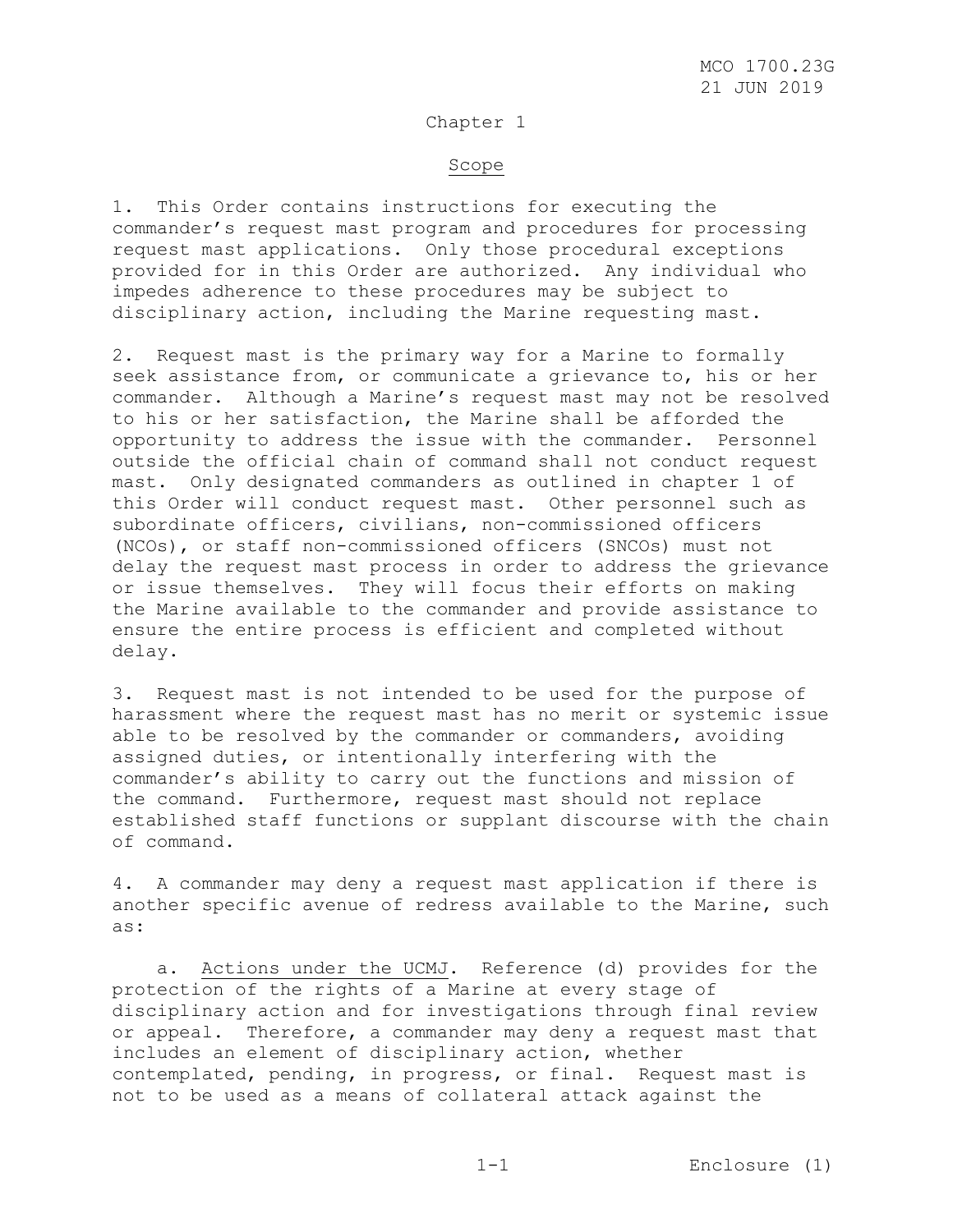proceedings, punishment, findings, or sentence resulting from disciplinary action brought under the UCMJ.

 b. Involuntary Administrative Separations. Reference (e), chapters 4 and 6, contain provisions for the protection of the rights of Marines being processed for involuntary administrative separation. Accordingly, commanders may deny a request mast that has at its core a grievance involving involuntary administrative discharge proceedings, whether contemplated, pending, in progress, or final.

 c. Complaints under Article 138, UCMJ and Article 1150, U.S. Navy Regulations. Chapter III of reference (f) contains guidance for the preparation, submission, and processing of complaints under Article 138, UCMJ, and Article 1150 of reference (a). Commanders may deny a request mast if its subject is an ongoing Article 138 or 1150 investigation. Commanders should consult with their supporting staff judge advocate in such instances.

5. Only the commander with whom the Marine is requesting an audience can deny a request mast. Commanders should carefully evaluate each request mast to determine if other peripheral issues should be addressed. Accordingly, commanders should make every attempt to hear the Marine's presentation of matters before making a decision to deny a request mast. The commander shall explain to the Marine why the request mast is denied and if appropriate, what procedure must be followed to resolve the issue. The authority to deny a request mast includes authority to refuse to further process the request mast. Whenever a commander denies a request mast, he or she shall forward a report of the denial to the first GO via the chain of command within five working days. The correspondence shall include the basis surrounding the denial and affirmation that the Marine understands why the request was denied. No such report needs to be made in cases where the commander denying the request mast is the first GO in the chain of command; however, the request mast must be processed in accordance with paragraph  $4.b.(2) (f)$  of this Order.

6. Reference (g) describes the primary methods for submitting and adjudicating complaints concerning harassment (to include sexual harassment), unlawful discrimination and abuse, wrongful distribution or broadcasting of intimate images, and certain dissident and protest activity. A Marine may use request mast to present these types of complaints as an alternative, but the procedures described in reference (g) remain the primary means.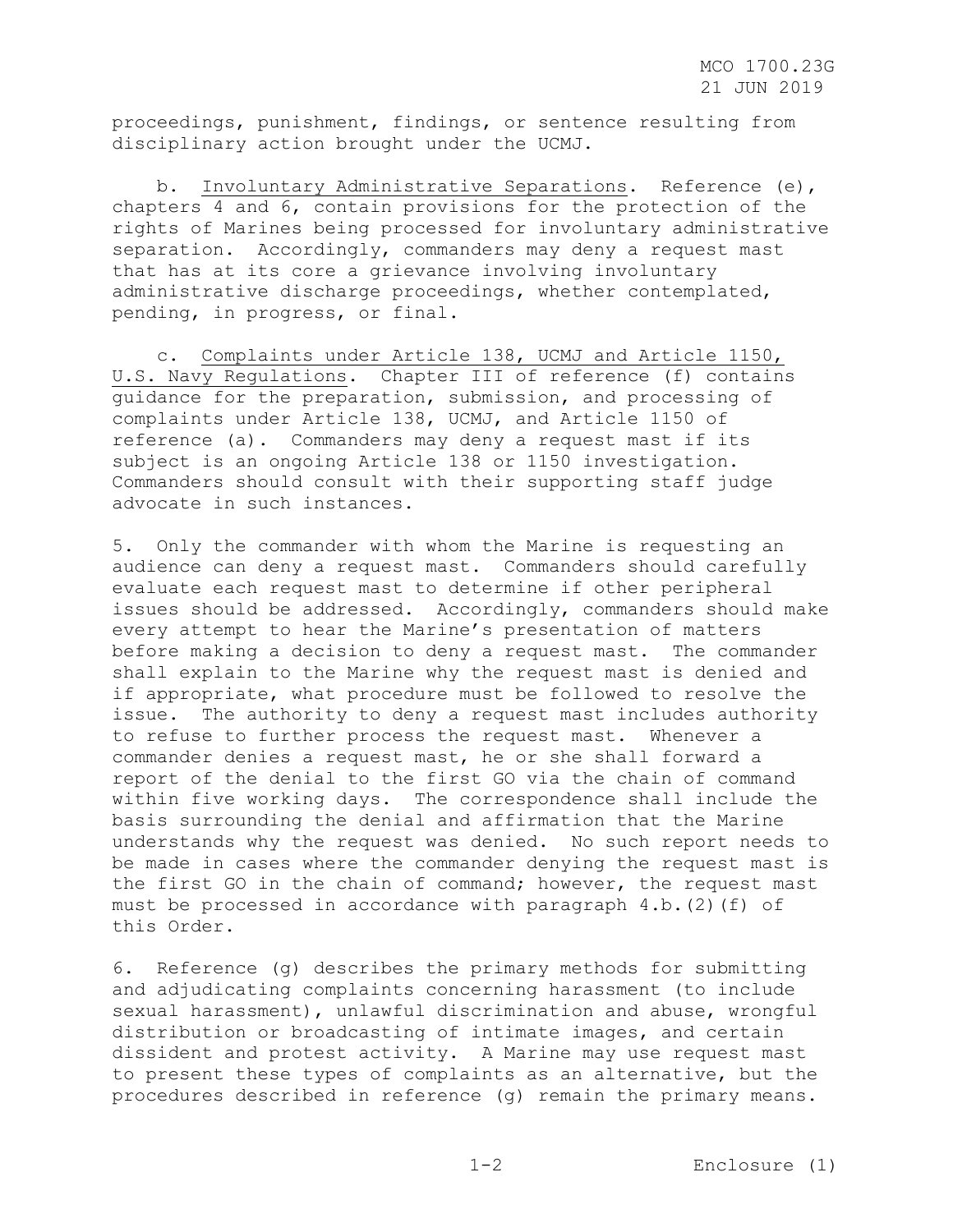7. A Marine does not have to disclose the subject of the request mast to anyone in the chain of command except to the commander with whom the Marine is requesting mast.

8. The senior local commander within the Marine's chain of command shall forward the request mast application intended for a commander not located on the same base or geographic location as the Marine requesting mast. The request mast should then be addressed with the Marine in person, by telephone, and/or in writing, as deemed appropriate by the commander addressed in the request mast.

9. When the operational commitments of a Marine's command, whether for training or deployment, interfere with the procedures set forth in this Order, the right of the Marine to petition for request mast to a commander above the level of the immediate commander may be suspended by the CG for the duration of the operational commitment. Given communication methods presently available, the need to suspend request mast should rarely be invoked and then only to the extent required to ensure the accomplishment of the command's immediate mission.

10. Although a Marine has the right to forward an application for request mast to higher commanders, such as the highest GO in the Marine's chain of command, there is no vested right for a Marine to request mast with commanders higher than his or her immediate GO.

 a. Any GO higher than the first GO in the chain of command between the Marine's immediate CG and his or her most senior CG may establish policies and procedures as they desire for processing requests mast addressed to them, including that such requests may be returned without any action taken.

 b. The IGMC will process appropriate request mast applications to the IGMC in accordance with procedures set forth in appendix A when conducting unit inspections.

11. Nothing in this Order is intended to expand or abridge the rights of Marines otherwise guaranteed by the First Amendment to the U.S. Constitution, federal law, or applicable Department of Defense, Navy, or other Marine Corps regulations.

12. CGs may coordinate with one another to provide for the availability of another CG to conduct requests mast whenever circumstances require an exception to the provisions of this Order. Additionally, the authority to conduct request mast may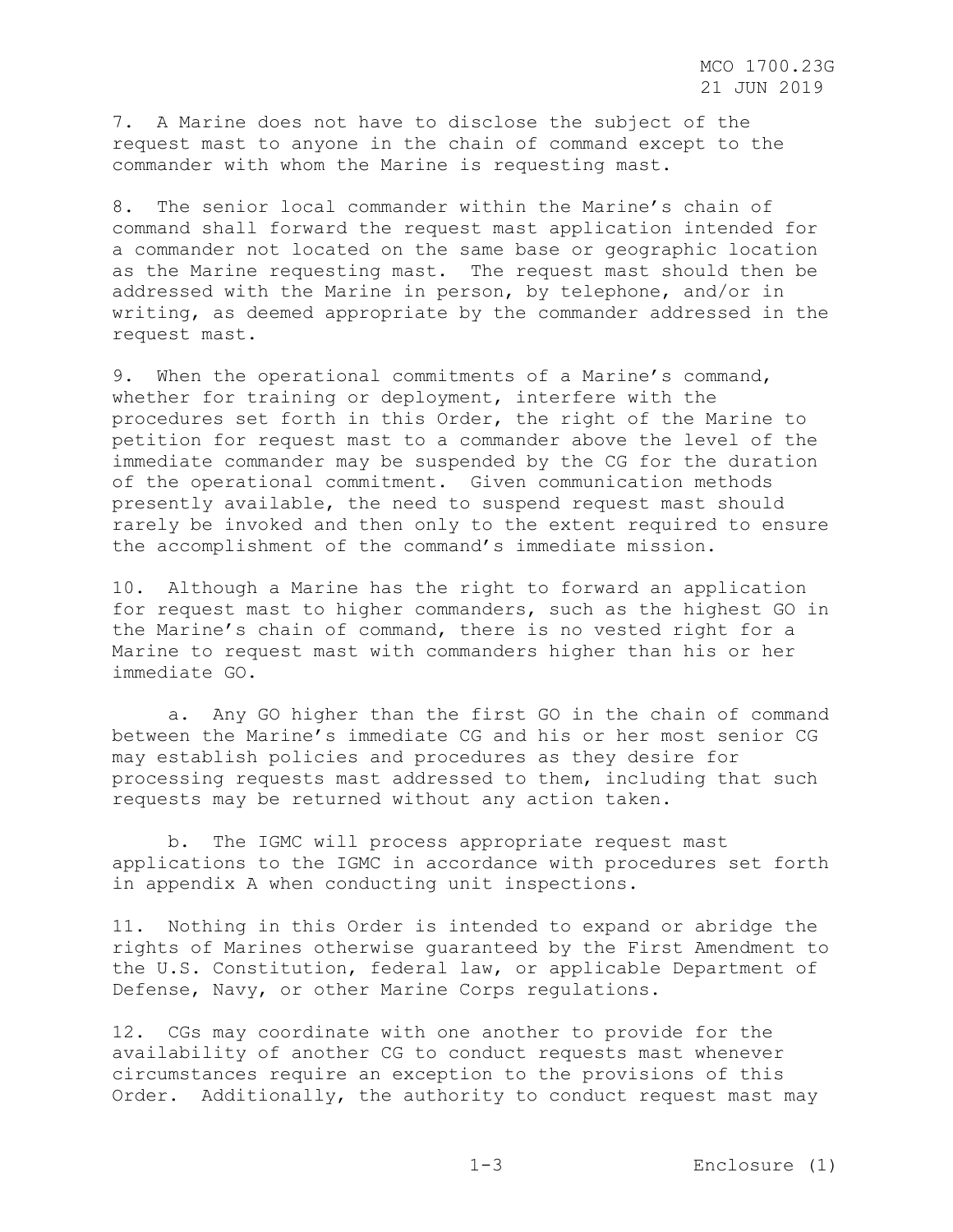MCO 1700.23G 21 JUN 2019

be delegated to a deputy or assistant commander who is a GO, or a colonel/Navy captain exercising GCMCA when appropriate.

13. Any interference with a Marine's right to request mast or any attempt to retaliate against a Marine who has requested mast is strictly prohibited. Any attempted violation, or soliciting another to violate this Order by interfering with or restricting a Marine's right to request mast, subjects involved personnel to disciplinary action under Article 92 of the UCMJ. Per reference (i), violations should be reported to the chain of command.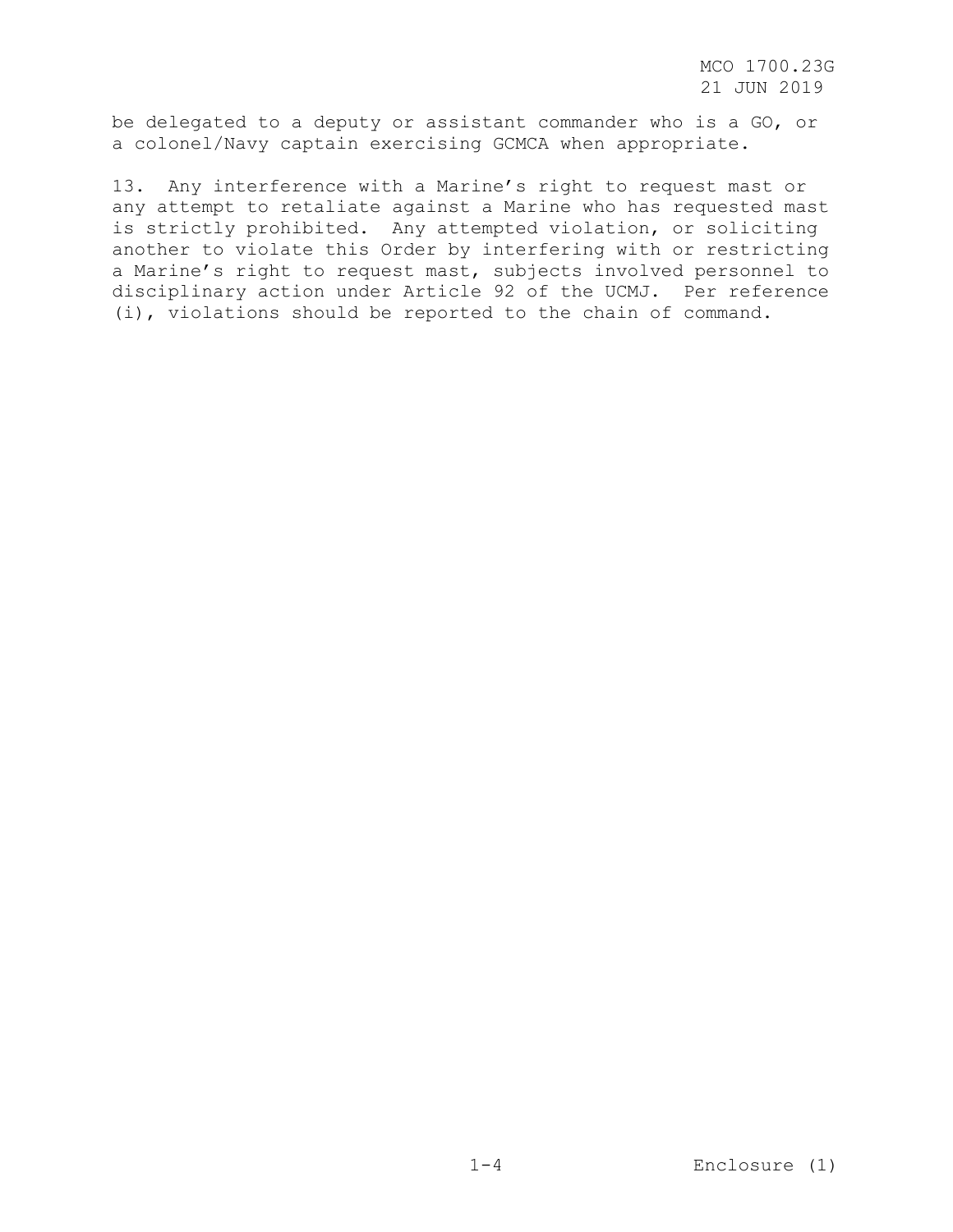## Chapter 2

### Procedural Guidance

1. NAVMC 11296 is the Marine Corps Request Mast Application. Electronic files shall be treated equivalently as paper media as described in paragraph 1(h) and paragraph 3 of chapter 5 in this order.

1. All commanders down to the lowest administrative level with NJP authority shall institute the commander's request mast program in accordance with this Order. Commanders shall ensure all personnel are informed of request mast policies and procedures.

2. Request mast applications shall be submitted using NAVMC 11296 via the chain of command to the commander with whom the Marine desires to request mast. In addition to processing this form as a hard copy document, NAVMC 11296 has the capability of being digitally signed and has expandable text boxes where Marines and commanders can enter data pertaining to the request mast.

3. Each intermediate commander, up to the commander with whom the Marine desires an audience, will offer to resolve the Marine's request mast, but must do so without intimidation. In general, there should be no more than one working day delay at any level of command and the request mast will be heard at the earliest reasonable time. Explanations for delay shall be provided in writing on the NAVMC 11296 and acknowledged by the commander and the Marine. When considering request mast, commanders should focus their attention on the subject or systemic problem of the request and not necessarily on the requested outcome or remedy. Often the two do not match or the requested remedy in itself has no impact on solving the underlying issue. The onus is on the commander to seek clarification in such cases and to seek corrective actions, where applicable, in order to address the Marine's grievance. The essence of the request mast process is to address the subject and attempt to solve the grievance, not to attempt to reach an arbitrary level of satisfaction with the Marine requesting mast. Commanders shall hear emergency cases as soon as identified. To determine whether a request mast is an emergency case, commanders must consider the following: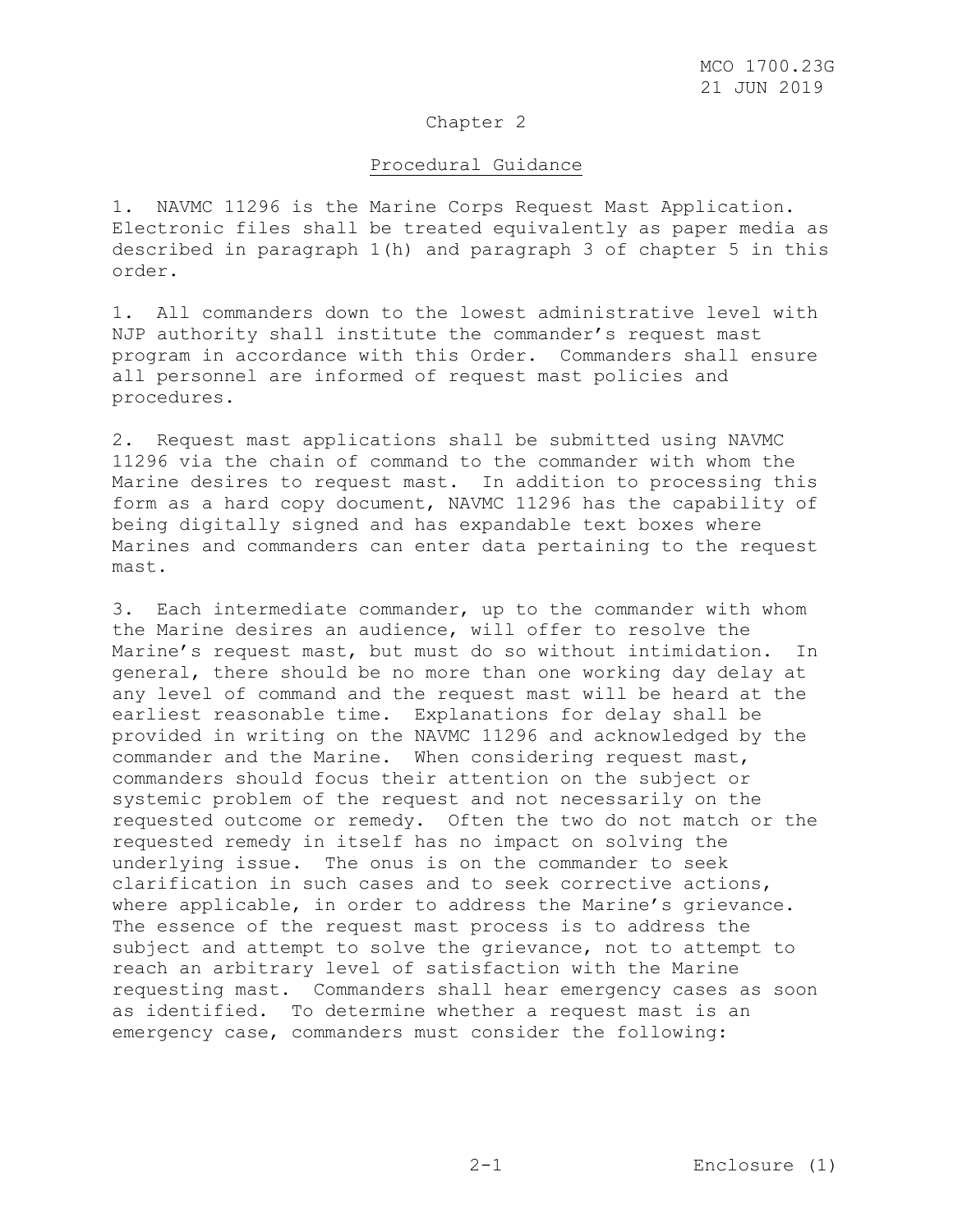a. Whether a Marine is subject to an ongoing hardship (e.g., pay, family emergencies, if the well-being of a person is in jeopardy, etc.).

b. The severity of the hardship.

 c. If the issue is time sensitive and will remain unresolved upon a certain date, time, or expected event in the immediate future.

4. Commanders shall make every effort to provide Marines an opportunity to request mast in person. If a personal appearance, to include telephonic or video communications is not practical, the commander shall respond in writing to the Marine. Additionally, the commander shall provide an explanation of why a personal appearance was not practical and annotate such on the NAVMC 11296.

5. Commanders who receive legitimate grievances or requests for assistance via request mast shall forward those beyond their authority to resolve to the next higher commander for resolution.

6. Marines confined in correctional facilities have the right to request mast. A request mast marked "to be opened by the commanding officer/CG only" shall not be opened by correctional facility personnel. Only the commanding officer, CG, or if applicable, the designated Request Mast Review Authority (RMRA) may open a request mast labeled "to be opened by the commanding officer/CG only."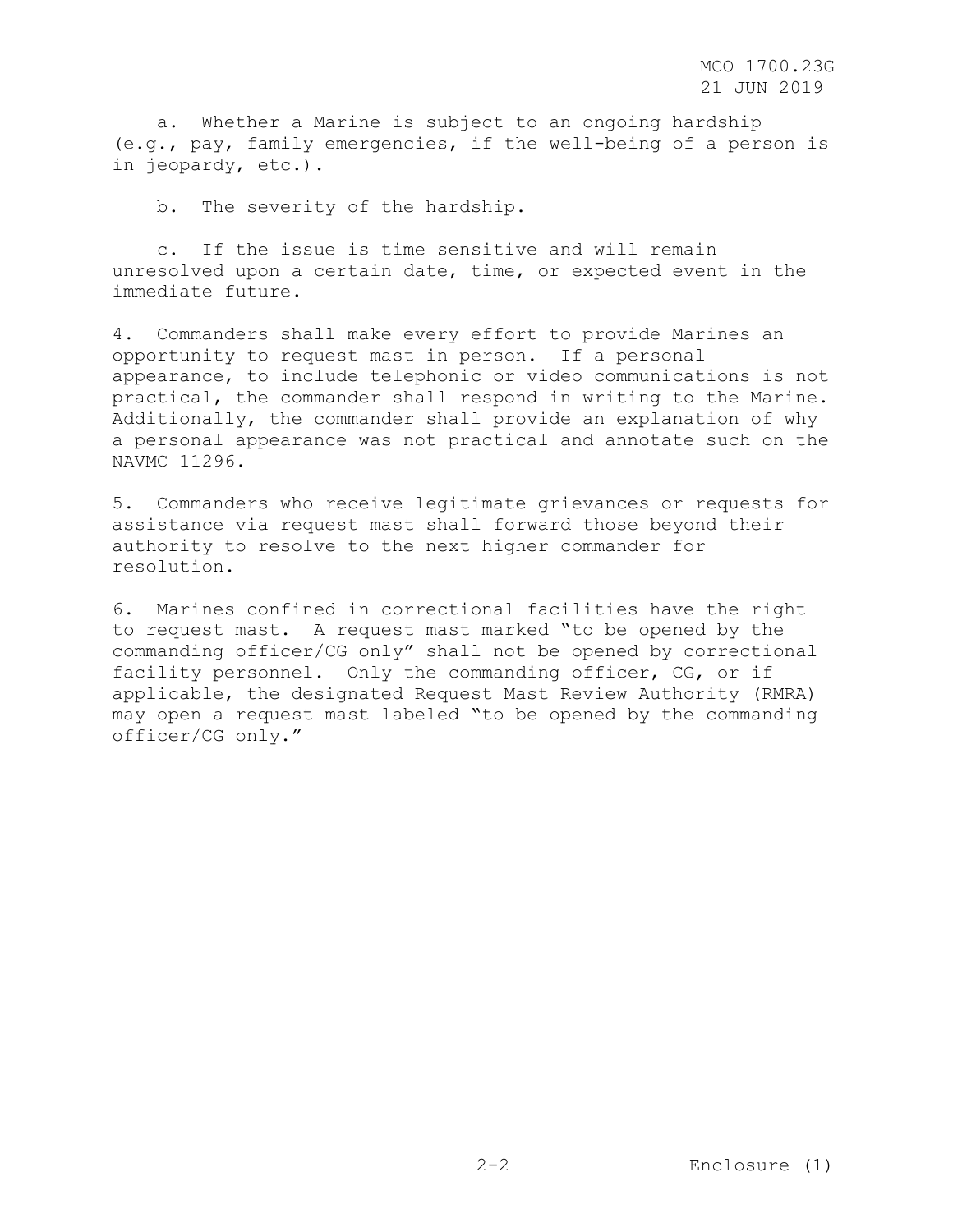### Chapter 3

# Procedures for Request Mast with the Marine's Immediate Commanding General

### 1. Request Mast to Immediate CG

 a. A Marine who desires to request mast to his or her immediate CG shall prepare a NAVMC 11296 that includes the reasons for the request mast and attach supporting documents as required. Additionally, the Marine may include a list of witnesses, with a summary of the expected testimony of each witness.

 b. The Marine should submit the completed NAVMC 11296 and any supporting documents to the Marine's first commander in his or her chain of command, who shall offer to resolve the issue. Each intermediate commander will offer to understand and attempt to resolve the issue or grievance. If an intermediate commander is unable to resolve the issue, that commander shall provide a written statement as to his or her understanding of the request mast and then forward the request mast to the next higher commander in the Marine's chain of command.

 c. When a request mast addressed to the CG is resolved at a lower level, the Marine shall make an annotation in block 11 of the NAVMC 11296 indicating that he or she voluntarily disclosed the request mast to a commander who was subordinate to the commander originally requested in Block 5a and the Marine fully understands and accepts the disposition of the grievance. The Marine and a witness will jointly sign and date this statement.

 d. Upon conclusion of the request mast, the Marine shall initial the NAVMC 11296 to indicate that he or she has had the opportunity to communicate directly with the CG and was informed of any action(s) to be taken by the CG regarding the request mast.

# 2. Cases of Request Mast "to be opened by the CG only"

 a. Any Marine requesting mast to his or her CG has the option to do so confidentially. If the Marine does not desire to reveal the subject of the request mast to subordinate commanders in the chain of command, the Marine must include a statement as to why the subject was not revealed in the request mast. The Marine shall place the NAVMC 11296 and any supporting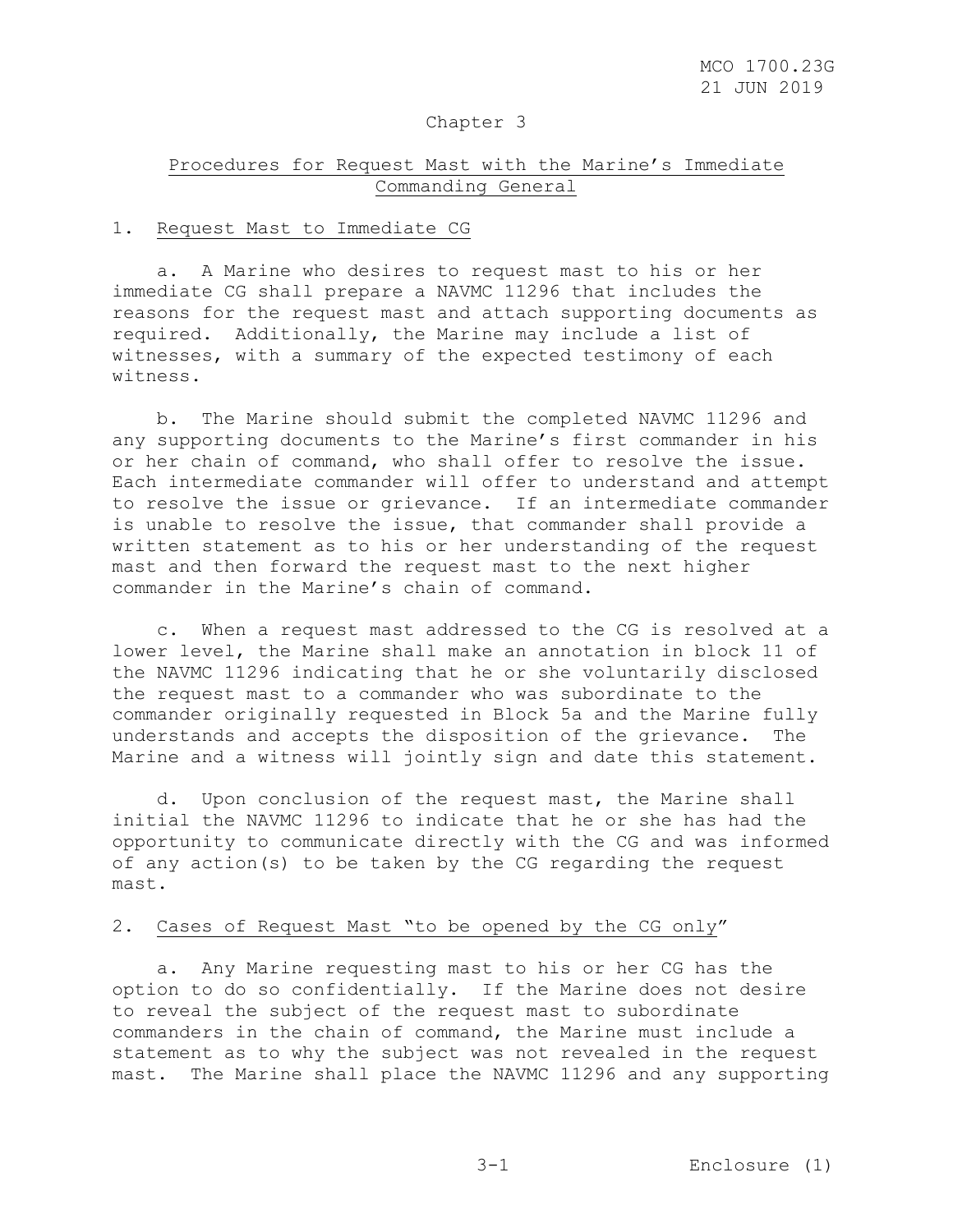documentation in a sealed envelope marked "to be opened by the CG only."

 b. The Marine's first commander in his or her chain of command shall receive any request mast sealed and marked "to be opened by the CG only." Each intermediate commander shall offer to understand and attempt to resolve the issue or grievance. If the Marine maintains that he or she does not desire to reveal the subject, each of the Marine's commanders in his or her chain of command shall forward the request mast to the next higher level of command until it is delivered to the CG or the RMRA.

 c. If a Marine desires to submit a confidential request mast "to be opened by the CG only," no documentation is required on the NAVMC 11296 and intermediate commanders shall continue routing the request mast.

3. Establishing Internal Request Mast Procedures. When establishing internal request mast procedures, CGs may authorize a specified individual to act as the CG's RMRA. For example, a CG may designate a local command inspector general (CIG) to review requests mast, to include those that are sealed and marked "to be opened by the CG only." If approved by the first GO in the chain of command or CG, only the RMRA may open and read a "to be opened by the CG only" request mast. To maintain the integrity of the request mast that the Marine desires, the following restrictions apply:

 a. A RMRA may neither respond to nor deny a request mast on behalf of the CG, but may make appropriate recommendations to the CG that pertain to the request mast application.

 b. A RMRA may consult with the Marine requesting mast to administratively support the Marine and ensure the NAVMC 11296 is correctly and sufficiently developed.

 c. If a CG designates a CIG as the RMRA, any lawful communication made to a CIG will also constitute a protected communication under the Military Whistleblower Protection Act. Therefore, in addition to the protection afforded to a Marine for exercising his or her right to request mast under reference (a) and this Order, further protection is afforded to the Marine under reference (h), as implemented by reference (i).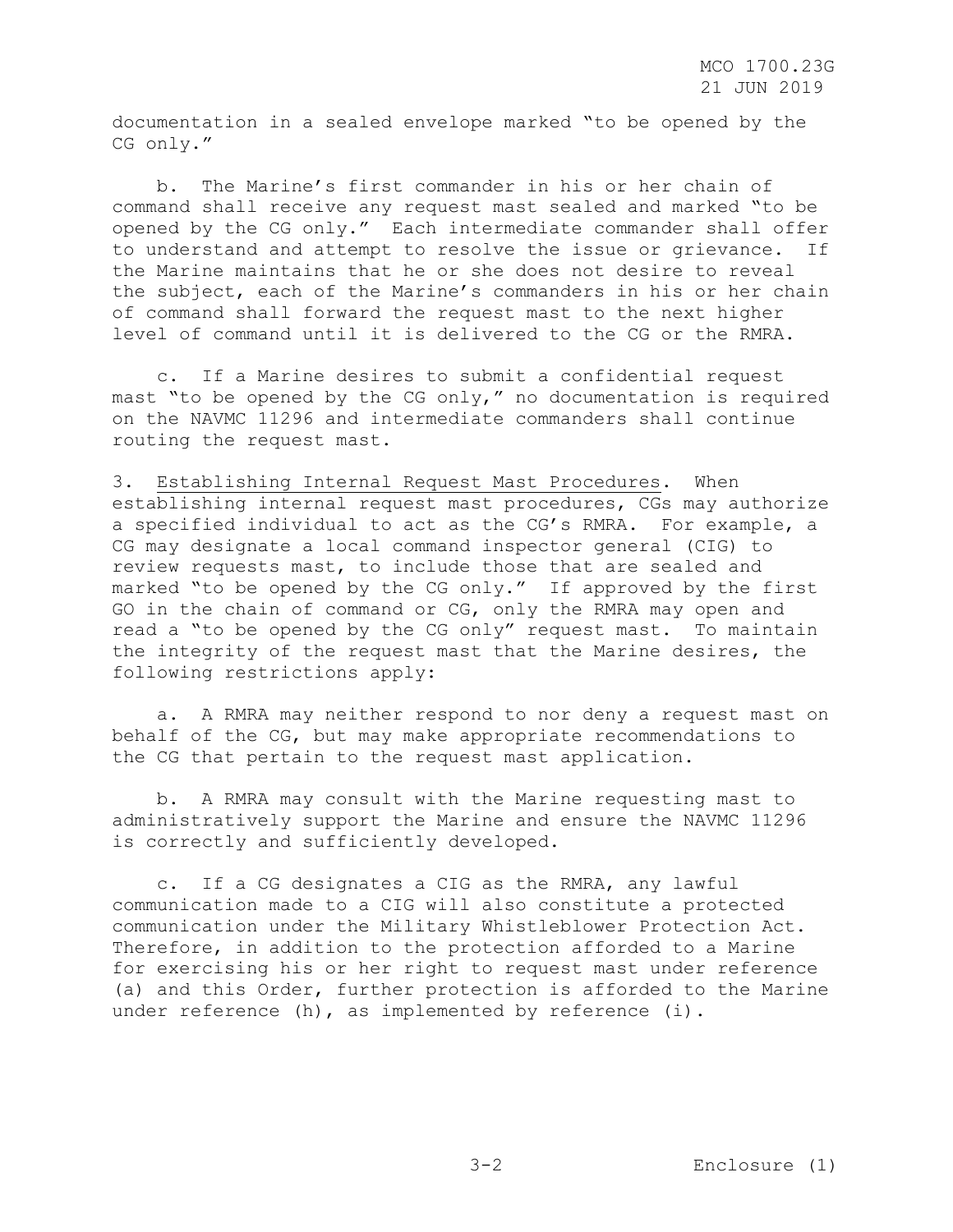#### APPENDIX A

# Request Mast with the Inspector General of the Marine Corps (IGMC)

1. The IGMC or designated representative shall provide Marines the opportunity to request mast to the office of the IGMC while conducting unit inspections. Prior to IGMC inspections, unit commanders shall publish a command bulletin which notifies Marines of the opportunity to request mast with the IGMC or the designated representative.

2. In every case, the IGMC or designated representative will make efforts to determine whether or not Marines being heard have attempted to exercise the right of request mast within the command. If not, the reasons should be explored. Conversely, the IGMC or designated representative should ascertain any impediments to the Marine's ability to request mast, including personal reasons, command interference, or faulty processes.

3. The following information/instructions should be used by commands any time a request mast is conducted by the IGMC:

 a. Request mast will be conducted for all Marines desiring to do so that belong to units inspected as part of the IGMC Inspection Program. All personnel who desire to request mast with the IGMC are subject to the limitations set forth in this Order.

 b. Efforts to solve problems should be made at the lowest level possible; however, during visits by the IGMC, no special attempt should be made to solve a problem to the Marine's satisfaction solely for the purpose of avoiding request mast with the IGMC or representative. No Marine will be required to explain the subject of their request mast prior to having an audience with the IGMC or the designated representative.

 c. Some Marines may bring up the same problem in different forums hoping for a favorable decision. The majority of such cases heard by the IGMC or the designated representative are returned to the command for resolution, with the IGMC being briefed of the final disposition of the case.

 d. Part I of NAVMC 11296 is to be prepared by the Marine requesting mast. The Marine will deliver the application to their chain of command in accordance with instructions contained in the command bulletin which notifies Marines of the

A-1 Enclosure (1)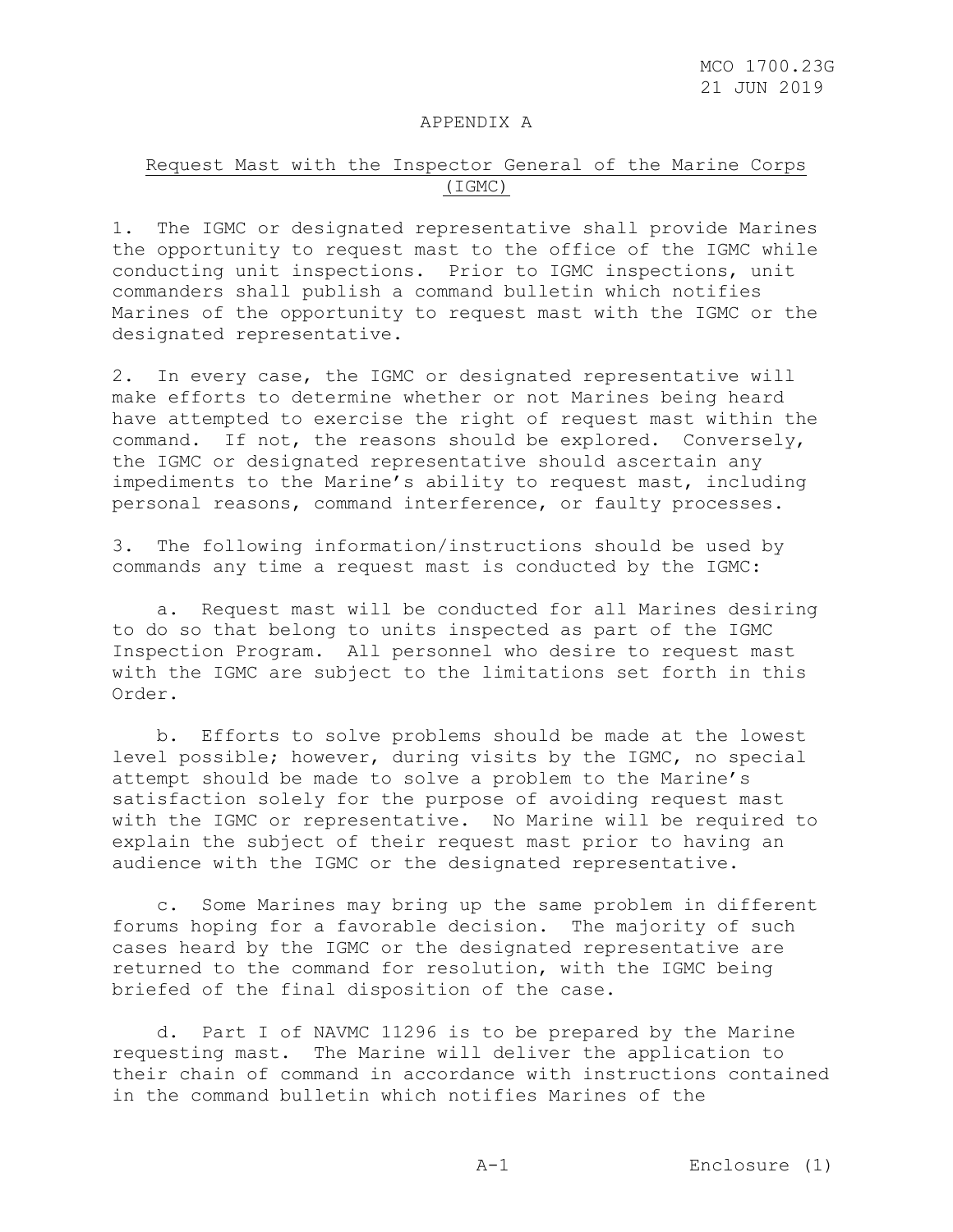opportunity to request mast with the IGMC or the designated representative. The request can be sealed in an envelope marked "to be opened by the IGMC only" or unsealed, depending on the Marine's desires. The command shall deliver the request mast application to the IGMC or the designated representative as soon as possible. If the Marine requesting mast has marked the envelope "to be opened by the IGMC only," only the IGMC or the IGMC representative shall open the request mast. The command will deliver any supporting documentation, as necessary, when the request mast occurs. A request mast about disciplinary action under the UCMJ, legal matters, or involuntary administrative separation will not be considered by the IGMC or the designated representative. This includes all matters, whether contemplated, pending, in progress, or final,

 e. The command shall provide the IGMC or designated representative an area with sufficient space for privacy to accommodate Marines requesting mast. Commands shall support the IGMC or representative with administrative, telephone, and/or video capability if needed.

 f. When the time and venue have been determined for request mast with the IGMC or designated representative, a command bulletin shall be published. See template bulletin provided at: https://www.hqmc.marines.mil/igmc/Units/Inspections-Division/.

 (1) The subject of the bulletin will be: "REQUEST MAST WITH THE INSPECTOR GENERAL OF THE MARINE CORPS (IGMC)/OR DESIGNATED REPRESENTATIVE."

(2) The text in the bulletin must contain the following:

 (a) Every Marine who is a member of the inspected unit will be afforded the opportunity to appear before the IGMC or the designated representative to request mast.

 (b) Marines who, in good faith, wish to appear before the IGMC or designated representative at request mast may do so without fear of retaliation or prejudice to their interests.

 (c) Marines desiring to keep the subject of the request mast private must seal the request mast in an envelope and mark it "to be opened by the IGMC only."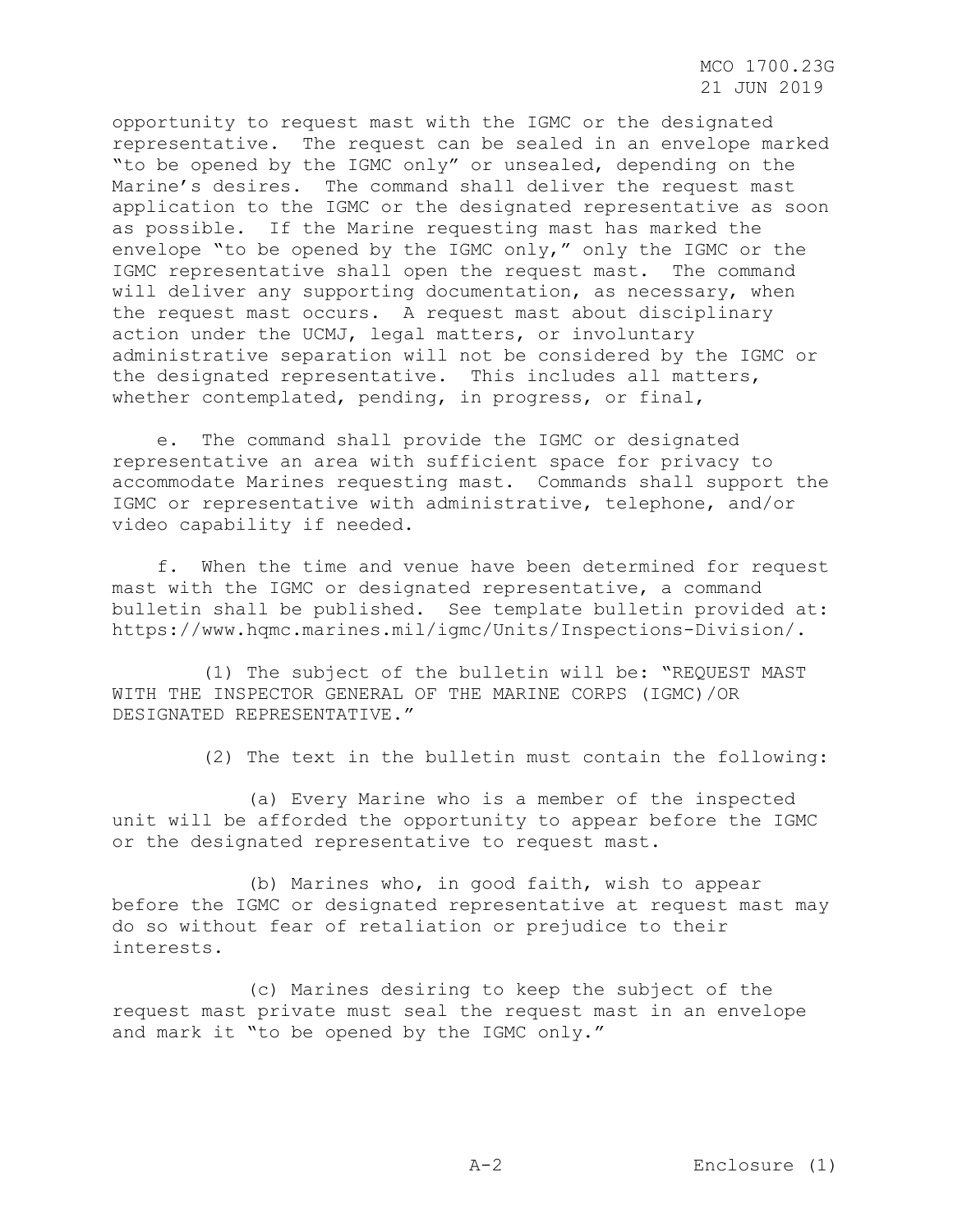(3) The date, time, and location of the request mast shall be published in the bulletin along with specific instructions for routing the application.

4. Following the request mast, the Marine concerned should clearly understand the disposition of the request mast, whether resolved on site by the IGMC or the designated representative, referred to the local commander, or referred to Headquarters Marine Corps.

5. For requests mast with the IGMC, the original NAVMC 11296 shall be retained by the office of the IGMC and a copy will be provided to the Marine. The form shall be annotated to show what action or proposed action is to be taken. The Marine and witness(es), if applicable, shall finalize the form by completing part IV. The command will receive official correspondence from the IGMC regarding the disposition. The IGMC shall retain requests mast in accordance with paragraph 5.a.(3) of this Order.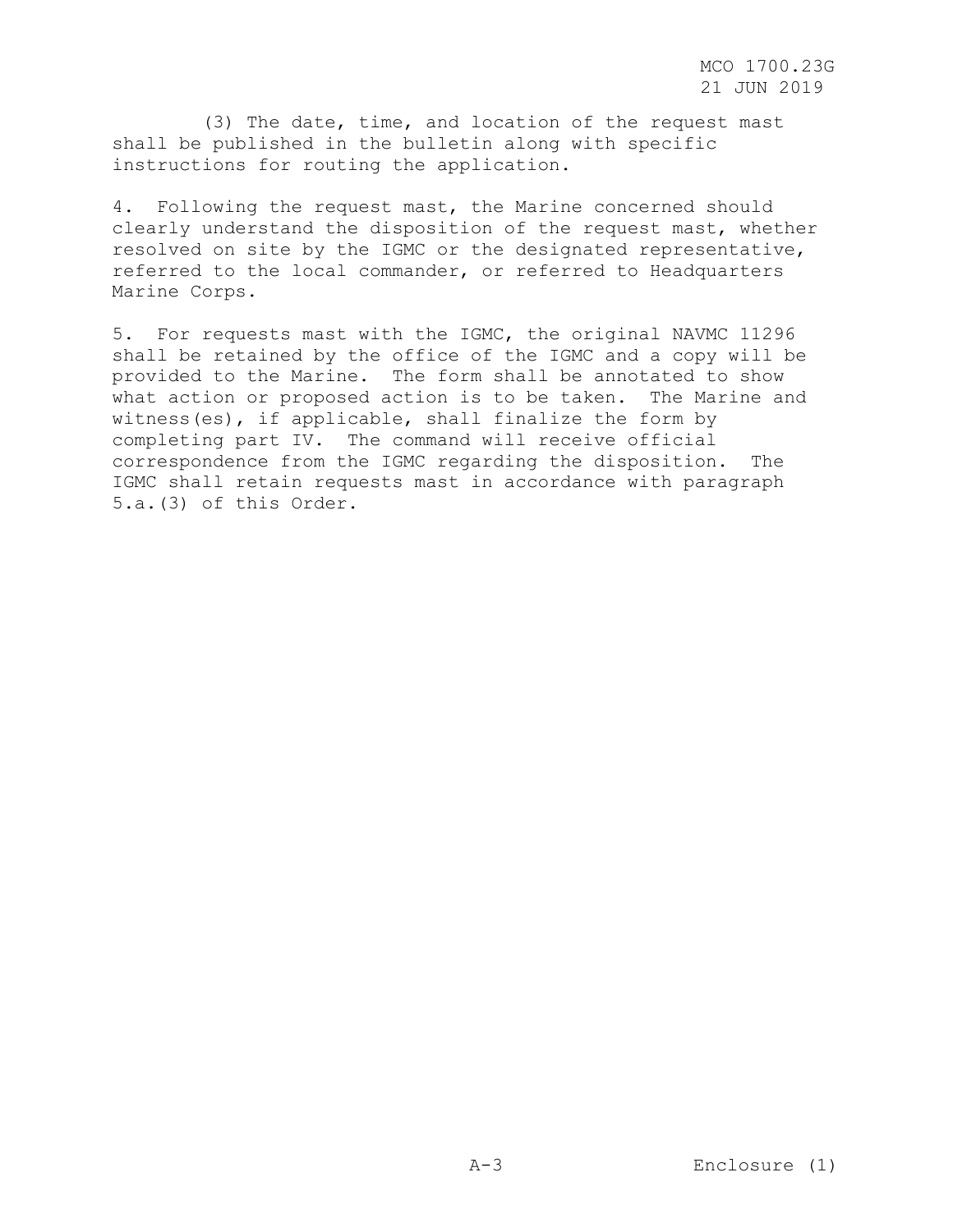### APPENDIX B

# Definitions

1. Marine. The term Marine includes all active and reserve Marines who are assigned to Marine Corps commands, including those attached or serving on temporary additional duty, as well as Marines confined in correctional facilities. Uniformed members of other services assigned or attached to Marine Corps commands may also exercise the right to request mast. Marines attached to joint or other service commands will exercise request mast through their Marine Corps administrative chain of command.

2. Commander. The term commander includes the Marine's immediate commanding officer with non-judicial punishment (NJP) authority and every commanding officer in the chain of command up to and including the Marine's immediate CG. It also includes inspector-instructors and officers-in-charge (OIC), provided the OIC is vested with NJP authority. Commander also includes General Officers (GOs) that are the first level of command for NJP authority.

3. Commanding General (CG). The term Commanding General (CG) is defined as the commander exercising general court-martial convening authority (GCMCA) over the Marine. The immediate CG is normally the first GO in the chain of command that exercises GCMCA over the Marine, though there are exceptions to this rule. Where the GCMCA is not a Marine officer, the separation or show cause authority for administrative separations will be the immediate CG for request mast purposes. CG is interchangeable with commanders and deputy commanders that are GOs, such as commanders and deputy commanders of component commands. Additionally, the authority to conduct request mast may be delegated to a colonel/Navy captain exercising GCMCA when appropriate.

4. Communicate. With regards to request mast, the term communicate is defined as an opportunity to appear personally before a commander, to correspond with that officer in writing, and/or speak with that officer by telephone or video teleconference as provided for in this Order.